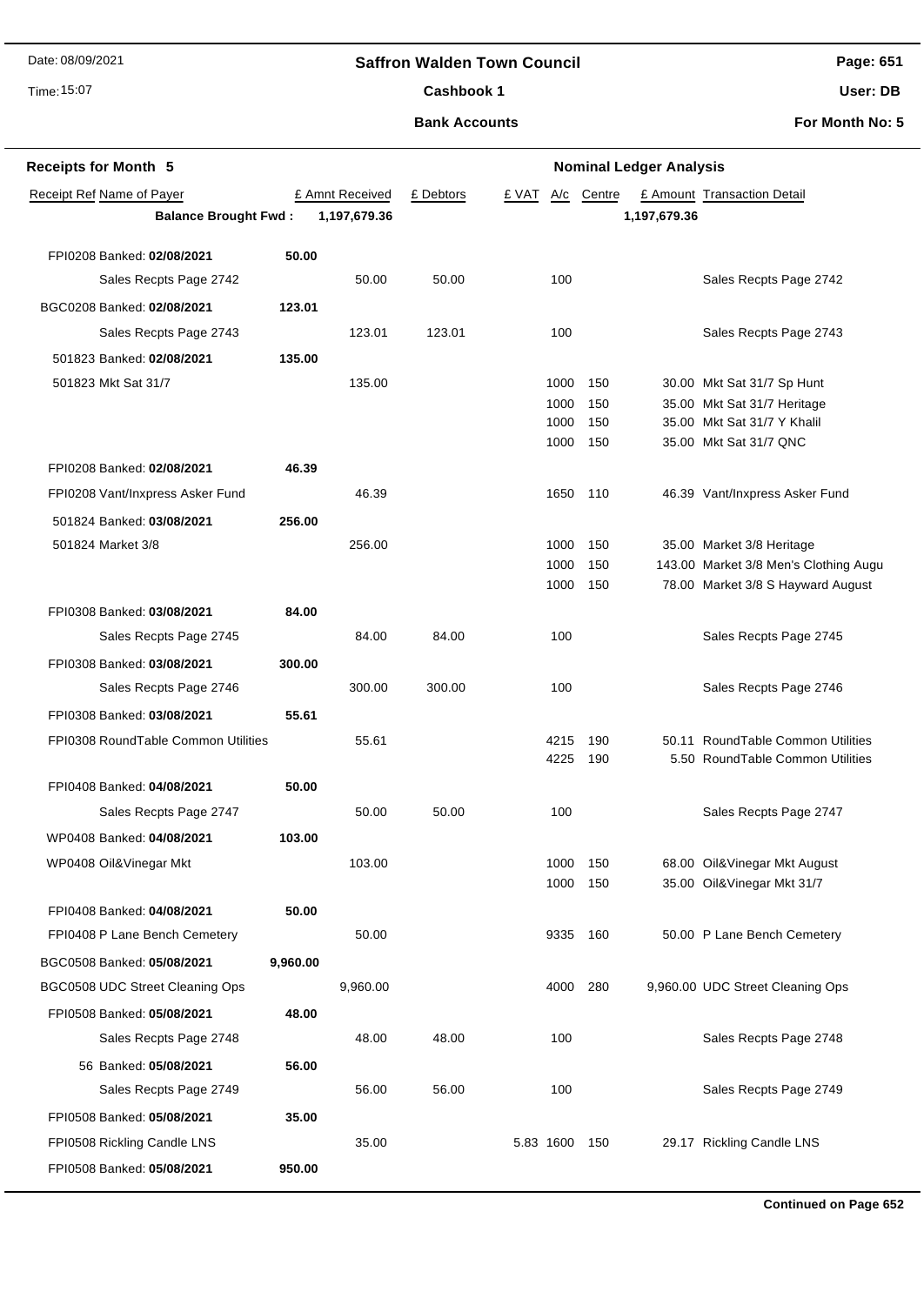### **Saffron Walden Town Council**

Time: 15:07

#### Cashbook 1

**Bank Accounts**

**Page: 652 User: DB**

**For Month No: 5**

| <b>Receipts for Month 5</b>   |          |                 |           |              |            | <b>Nominal Ledger Analysis</b> |                                                                         |
|-------------------------------|----------|-----------------|-----------|--------------|------------|--------------------------------|-------------------------------------------------------------------------|
| Receipt Ref Name of Payer     |          | £ Amnt Received | £ Debtors | £ VAT<br>A/c | Centre     |                                | £ Amount Transaction Detail                                             |
| FPI0508 P Lane bench Cemetery |          | 950.00          |           | 9335         | 160        |                                | 950.00 P Lane bench Cemetery                                            |
| 501798 Banked: 06/08/2021     | 639.65   |                 |           |              |            |                                |                                                                         |
| 501798 TICwk17+18 NonVAT      |          | 639.65          |           |              | 1302 140   |                                | 639.65 TICwk17+18 NonVAT                                                |
| TICwk17-18Banked: 06/08/2021  | 4,923.12 |                 |           |              |            |                                |                                                                         |
| TICwk17-18TICwk17+18          |          | 4,923.12        |           | 702.36 1302  | 140        |                                | 262.99 TICwk17+18 NonVAT                                                |
|                               |          |                 |           | 1302         | 140        |                                | 3.511.79 TICwk17+18 VATable                                             |
|                               |          |                 |           | 510          |            |                                | -1,226.20 TICwk17+18 Ticket Refunds                                     |
|                               |          |                 |           | 510          |            |                                | 1,721.87 TICwk17+18 AE Ticket Sales<br>9.50 TICwk17+18 Dog book sale    |
|                               |          |                 |           | 510<br>4150  | 140        |                                | -62.19 TICwk17+18 PP commsn                                             |
|                               |          |                 |           | 1700         | 170        |                                | 3.00 TICwk17+18 BEG rhubarb                                             |
| FPI0608 Banked: 06/08/2021    | 2,310.00 |                 |           |              |            |                                |                                                                         |
| Sales Recpts Page 2750        |          | 2,310.00        | 2,310.00  | 100          |            |                                | Sales Recpts Page 2750                                                  |
| FPI0608 Banked: 06/08/2021    | 273.06   |                 |           |              |            |                                |                                                                         |
| Sales Recpts Page 2751        |          | 273.06          | 273.06    | 100          |            |                                | Sales Recpts Page 2751                                                  |
| FPI0608 Banked: 06/08/2021    | 150.00   |                 |           |              |            |                                |                                                                         |
| Sales Recpts Page 2752        |          | 150.00          | 150.00    | 100          |            |                                | Sales Recpts Page 2752                                                  |
| FPI0608 Banked: 06/08/2021    | 150.00   |                 |           |              |            |                                |                                                                         |
| FPI0608 Ruggerbugs Greenmile  |          | 150.00          |           | 1010         | 250        |                                | 150.00 Ruggerbugs Greenmile                                             |
| FPI0908 Banked: 09/08/2021    | 35.00    |                 |           |              |            |                                |                                                                         |
| Sales Recpts Page 2753        |          | 35.00           | 35.00     | 100          |            |                                | Sales Recpts Page 2753                                                  |
| WP0908 Banked: 09/08/2021     | 70.00    |                 |           |              |            |                                |                                                                         |
| Sales Recpts Page 2754        |          | 70.00           | 70.00     | 100          |            |                                | Sales Recpts Page 2754                                                  |
| FPI0908 Banked: 09/08/2021    | 80.00    |                 |           |              |            |                                |                                                                         |
| Sales Recpts Page 2756        |          | 80.00           | 80.00     | 100          |            |                                | Sales Recpts Page 2756                                                  |
| FPI0908 Banked: 09/08/2021    | 42.00    |                 |           |              |            |                                |                                                                         |
| Sales Recpts Page 2757        |          | 42.00           | 42.00     | 100          |            |                                | Sales Recpts Page 2757                                                  |
| Interest Banked: 09/08/2021   | 10.52    |                 |           |              |            |                                |                                                                         |
| Interest Interest August      |          | 10.52           |           | 1090         | 110        |                                | 10.52 Interest August                                                   |
| FPI1008 Banked: 10/08/2021    | 84.00    |                 |           |              |            |                                |                                                                         |
| Sales Recpts Page 2758        |          | 84.00           | 84.00     | 100          |            |                                | Sales Recpts Page 2758                                                  |
| 501825 Banked: 10/08/2021     | 55.00    |                 |           |              |            |                                |                                                                         |
| 501825 Market                 |          | 55.00           |           | 1000<br>1000 | 150<br>150 |                                | 30.00 Market Sat 7th Aug Sp Hunt<br>25.00 Market Tues 10th Aug Heritage |
| FPI1008 Banked: 10/08/2021    | 25.00    |                 |           |              |            |                                |                                                                         |
| FPI1008 UrbanColours 10/8     |          | 25.00           |           | 1000         | 150        |                                | 25.00 UrbanColours 10/8                                                 |
| FPI1008 Banked: 10/08/2021    | 1,550.00 |                 |           |              |            |                                |                                                                         |
| Sales Recpts Page 2760        |          | 1,550.00        | 1,550.00  | 100          |            |                                | Sales Recpts Page 2760                                                  |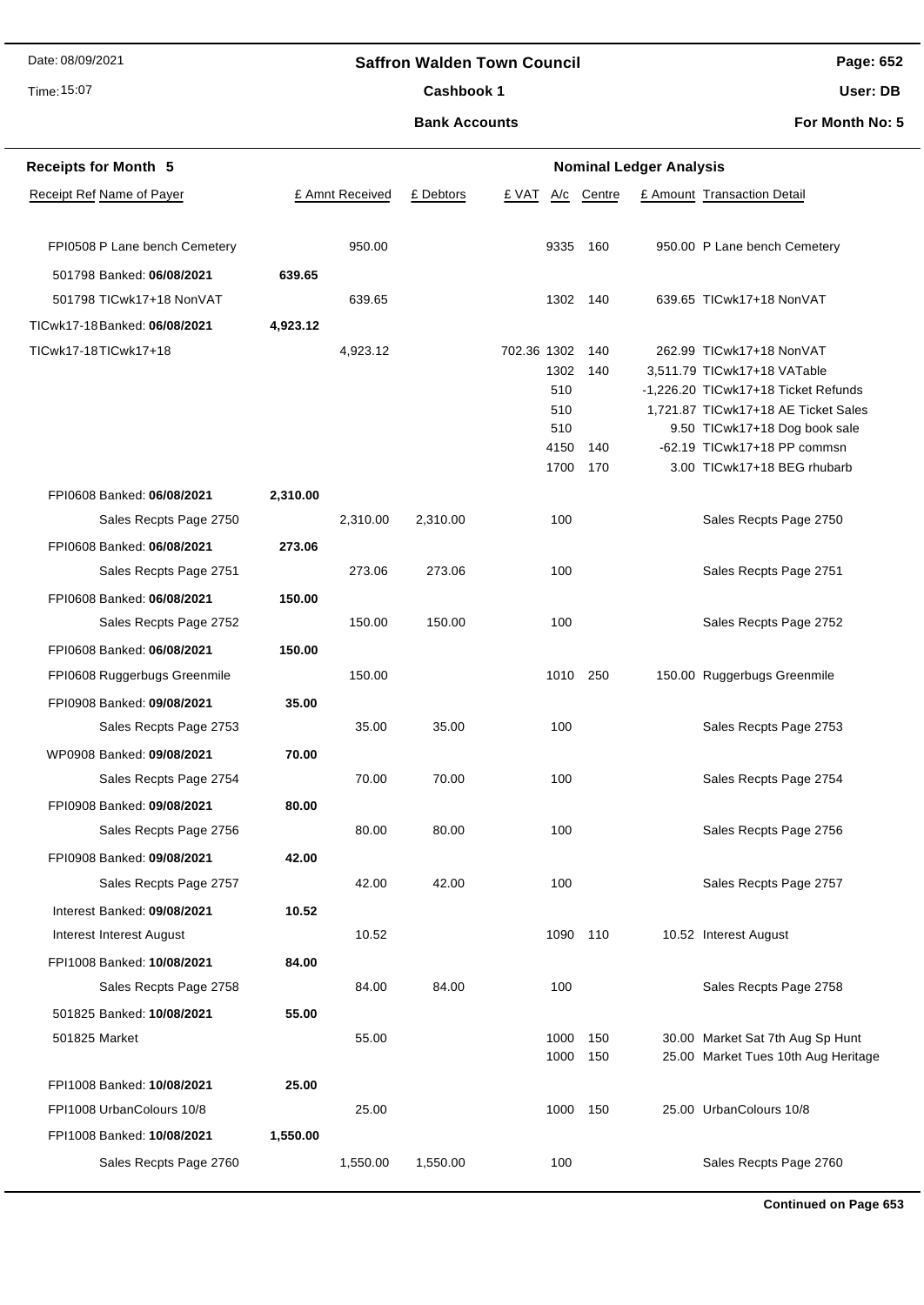# Time: 15:07

### **Saffron Walden Town Council**

**Page: 653**

Cashbook 1

**Bank Accounts**

**User: DB**

| <b>Receipts for Month 5</b> |           |                 |           |                 |        | <b>Nominal Ledger Analysis</b> |                                                            |
|-----------------------------|-----------|-----------------|-----------|-----------------|--------|--------------------------------|------------------------------------------------------------|
| Receipt Ref Name of Payer   |           | £ Amnt Received | £ Debtors | £ VAT<br>A/c    | Centre |                                | £ Amount Transaction Detail                                |
|                             |           |                 |           |                 |        |                                |                                                            |
| FPI1008 Banked: 10/08/2021  | 56.00     |                 |           |                 |        |                                |                                                            |
| Sales Recpts Page 2761      |           | 56.00           | 56.00     | 100             |        |                                | Sales Recpts Page 2761                                     |
| FPI1108 Banked: 11/08/2021  | 600.00    |                 |           |                 |        |                                |                                                            |
| Sales Recpts Page 2762      |           | 600.00          | 600.00    | 100             |        |                                | Sales Recpts Page 2762                                     |
| FPI1108 Banked: 11/08/2021  | 60.00     |                 |           |                 |        |                                |                                                            |
| Sales Recpts Page 2763      |           | 60.00           | 60.00     | 100             |        |                                | Sales Recpts Page 2763                                     |
| FPI1108 Banked: 11/08/2021  | 30.00     |                 |           |                 |        |                                |                                                            |
| Sales Recpts Page 2764      |           | 30.00           | 30.00     | 100             |        |                                | Sales Recpts Page 2764                                     |
| BGC1108 Banked: 12/08/2021  | 10,000.00 |                 |           |                 |        |                                |                                                            |
| Sales Recpts Page 2765      |           | 10,000.00       | 10,000.00 | 100             |        |                                | Sales Recpts Page 2765                                     |
| FPI1208 Banked: 12/08/2021  | 122.57    |                 |           |                 |        |                                |                                                            |
| Sales Recpts Page 2767      |           | 122.57          | 122.57    | 100             |        |                                | Sales Recpts Page 2767                                     |
| 501799 Banked: 13/08/2021   | 374.37    |                 |           |                 |        |                                |                                                            |
| 501799 TIC19                |           | 374.37          |           | 62.40 1302 140  |        |                                | 311.97 TIC19 VATable                                       |
| TICwk19 Banked: 13/08/2021  | 7,081.11  |                 |           |                 |        |                                |                                                            |
| TICwk19TICwk19              |           | 7,081.11        |           | 845.20 1302 140 |        |                                | 337.54 TICwk19 NonVAT                                      |
|                             |           |                 |           | 1302            | 140    |                                | 4,136.01 TICwk19 VATable                                   |
|                             |           |                 |           | 1310<br>510     | 140    |                                | 90.00 TICwk19 Website<br>608.30 TICwk19 AE Concert Tickets |
|                             |           |                 |           | 4150            | 140    |                                | -35.74 TICwk19 Visa Charges                                |
|                             |           |                 |           | 510             |        |                                | 1,099.80 TICwk19 Ticket sales                              |
| FPI1308 Banked: 13/08/2021  | 21.01     |                 |           |                 |        |                                |                                                            |
| Sales Recpts Page 2768      |           | 21.01           | 21.01     | 100             |        |                                | Sales Recpts Page 2768                                     |
| FPI1308 Banked: 13/08/2021  | 42.01     |                 |           |                 |        |                                |                                                            |
| Sales Recpts Page 2769      |           | 42.01           | 42.01     | 100             |        |                                | Sales Recpts Page 2769                                     |
| FPI1308 Banked: 13/08/2021  | 227.23    |                 |           |                 |        |                                |                                                            |
| Sales Recpts Page 2770      |           | 227.23          | 227.23    | 100             |        |                                | Sales Recpts Page 2770                                     |
| FPI1608 Banked: 16/08/2021  | 600.00    |                 |           |                 |        |                                |                                                            |
| Sales Recpts Page 2771      |           | 600.00          | 600.00    | 100             |        |                                | Sales Recpts Page 2771                                     |
| FPI1608 Banked: 16/08/2021  | 814.98    |                 |           |                 |        |                                |                                                            |
| Sales Recpts Page 2772      |           | 814.98          | 814.98    | 100             |        |                                | Sales Recpts Page 2772                                     |
| WP1608 Banked: 16/08/2021   | 102.02    |                 |           |                 |        |                                |                                                            |
| Sales Recpts Page 2773      |           | 102.02          | 102.02    | 100             |        |                                | Sales Recpts Page 2773                                     |
| BGC1608 Banked: 16/08/2021  | 123.01    |                 |           |                 |        |                                |                                                            |
| Sales Recpts Page 2774      |           | 123.01          | 123.01    | 100             |        |                                | Sales Recpts Page 2774                                     |
| FPI1608 Banked: 16/08/2021  | 350.00    |                 |           |                 |        |                                |                                                            |
| Sales Recpts Page 2775      |           | 350.00          | 350.00    | 100             |        |                                | Sales Recpts Page 2775                                     |
|                             |           |                 |           |                 |        |                                |                                                            |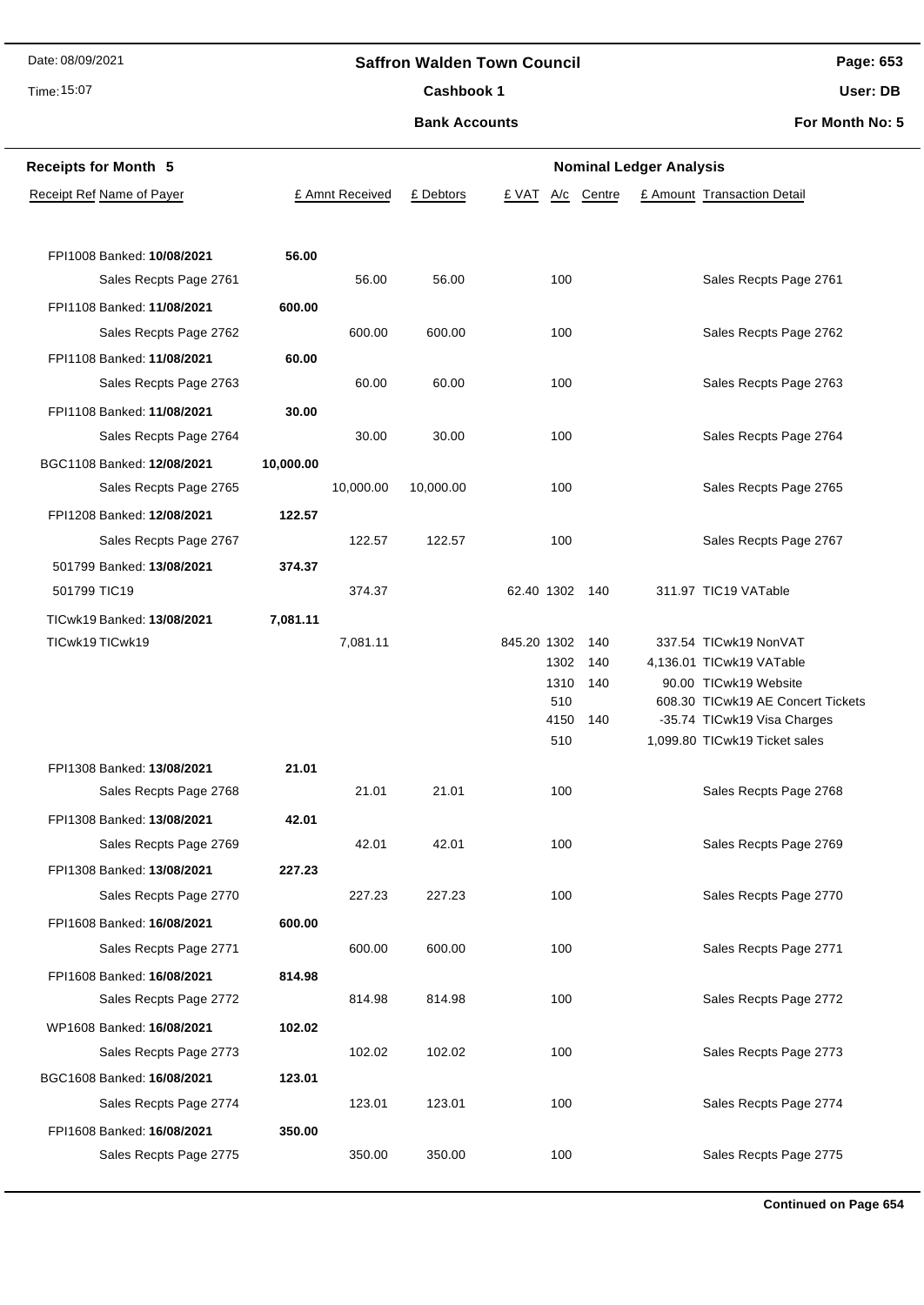### Time: 15:07

# **Saffron Walden Town Council** Cashbook 1

**Page: 654**

**User: DB**

**Bank Accounts**

**For Month No: 5**

| <b>Receipts for Month 5</b>   |        | <b>Nominal Ledger Analysis</b> |           |              |            |  |                                           |  |
|-------------------------------|--------|--------------------------------|-----------|--------------|------------|--|-------------------------------------------|--|
| Receipt Ref Name of Payer     |        | £ Amnt Received                | £ Debtors | £ VAT<br>A/c | Centre     |  | £ Amount Transaction Detail               |  |
|                               |        |                                |           |              |            |  |                                           |  |
|                               | 84.00  |                                |           |              |            |  |                                           |  |
| FPI1608 Banked: 16/08/2021    |        | 84.00                          | 84.00     | 100          |            |  |                                           |  |
| Sales Recpts Page 2776        |        |                                |           |              |            |  | Sales Recpts Page 2776                    |  |
| FPI1608 Banked: 16/08/2021    | 30.00  |                                |           |              |            |  |                                           |  |
| FPI1608 GKP Mkt               |        | 30.00                          |           | 1000 150     |            |  | 30.00 GKP Mkt                             |  |
| FPI1608 Banked: 16/08/2021    | 70.00  |                                |           |              |            |  |                                           |  |
| FPI1608 Heer Audley Ice Cream |        | 70.00                          |           | 1000         | 150        |  | 70.00 Heer Audley Ice Cream               |  |
| FPI1708 Banked: 17/08/2021    | 100.00 |                                |           |              |            |  |                                           |  |
| Sales Recpts Page 2777        |        | 100.00                         | 100.00    | 100          |            |  | Sales Recpts Page 2777                    |  |
| FPI1708 Banked: 17/08/2021    | 60.00  |                                |           |              |            |  |                                           |  |
| Sales Recpts Page 2778        |        | 60.00                          | 60.00     | 100          |            |  | Sales Recpts Page 2778                    |  |
| FPI1708 Banked: 17/08/2021    | 285.00 |                                |           |              |            |  |                                           |  |
|                               |        |                                |           |              |            |  |                                           |  |
| FPI1708 Off Beaten Truck July |        | 285.00                         |           | 1010         | 250        |  | 285.00 Off Beaten Truck July              |  |
| WP1708 Banked: 18/08/2021     | 200.00 |                                |           |              |            |  |                                           |  |
| Sales Recpts Page 2779        |        | 200.00                         | 200.00    | 100          |            |  | Sales Recpts Page 2779                    |  |
| 501826 Banked: 18/08/2021     | 90.00  |                                |           |              |            |  |                                           |  |
| Sales Recpts Page 2780        |        | 90.00                          | 90.00     | 100          |            |  | Sales Recpts Page 2780                    |  |
| 501827 Banked: 18/08/2021     | 270.00 |                                |           |              |            |  |                                           |  |
| 501827 Mkt etc                |        | 270.00                         |           | 16.66 1200   | 120        |  | 83.34 Emporium 17/8                       |  |
|                               |        |                                |           | 1650         | 110        |  | 10.00 Freeman Mayoral fine                |  |
|                               |        |                                |           | 1000         | 150        |  | 25.00 Heritage 17/8                       |  |
|                               |        |                                |           | 1000         | 150        |  | 35.00 L Khalil 14/8                       |  |
|                               |        |                                |           | 1000         | 150        |  | 35.00 QNC 14/8                            |  |
|                               |        |                                |           | 1000<br>1000 | 150<br>150 |  | 30.00 Sp Hunt 14/8<br>35.00 Heritage 14/8 |  |
| FPI1808 Banked: 18/08/2021    | 126.00 |                                |           |              |            |  |                                           |  |
|                               |        |                                |           |              |            |  |                                           |  |
| Sales Recpts Page 2781        |        | 126.00                         | 126.00    | 100          |            |  | Sales Recpts Page 2781                    |  |
| FPI1808 Banked: 18/08/2021    | 25.00  |                                |           |              |            |  |                                           |  |
| FPI1808 JABR Tutu Mkt 18/8    |        | 25.00                          |           | 1000         | 150        |  | 25.00 JABR Tutu Mkt 18/8                  |  |
| BGC1908 Banked: 19/08/2021    | 150.00 |                                |           |              |            |  |                                           |  |
| Sales Recpts Page 2782        |        | 150.00                         | 150.00    | 100          |            |  | Sales Recpts Page 2782                    |  |
| FPI1908 Banked: 19/08/2021    | 200.00 |                                |           |              |            |  |                                           |  |
| Sales Recpts Page 2783        |        | 200.00                         | 200.00    | 100          |            |  | Sales Recpts Page 2783                    |  |
| BGC2008 Banked: 20/08/2021    | 792.00 |                                |           |              |            |  |                                           |  |
| Sales Recpts Page 2784        |        | 792.00                         | 792.00    | 100          |            |  | Sales Recpts Page 2784                    |  |
| EP2008 Banked: 20/08/2021     | 25.00  |                                |           |              |            |  |                                           |  |
| Sales Recpts Page 2785        |        | 25.00                          | 25.00     | 100          |            |  | Sales Recpts Page 2785                    |  |
|                               |        |                                |           |              |            |  |                                           |  |
| 501800 Banked: 20/08/2021     | 389.02 |                                |           |              |            |  |                                           |  |
| 501800 TICwk 20 NonVAT        |        | 389.02                         |           | 1302 140     |            |  | 389.02 TICwk 20 NonVAT                    |  |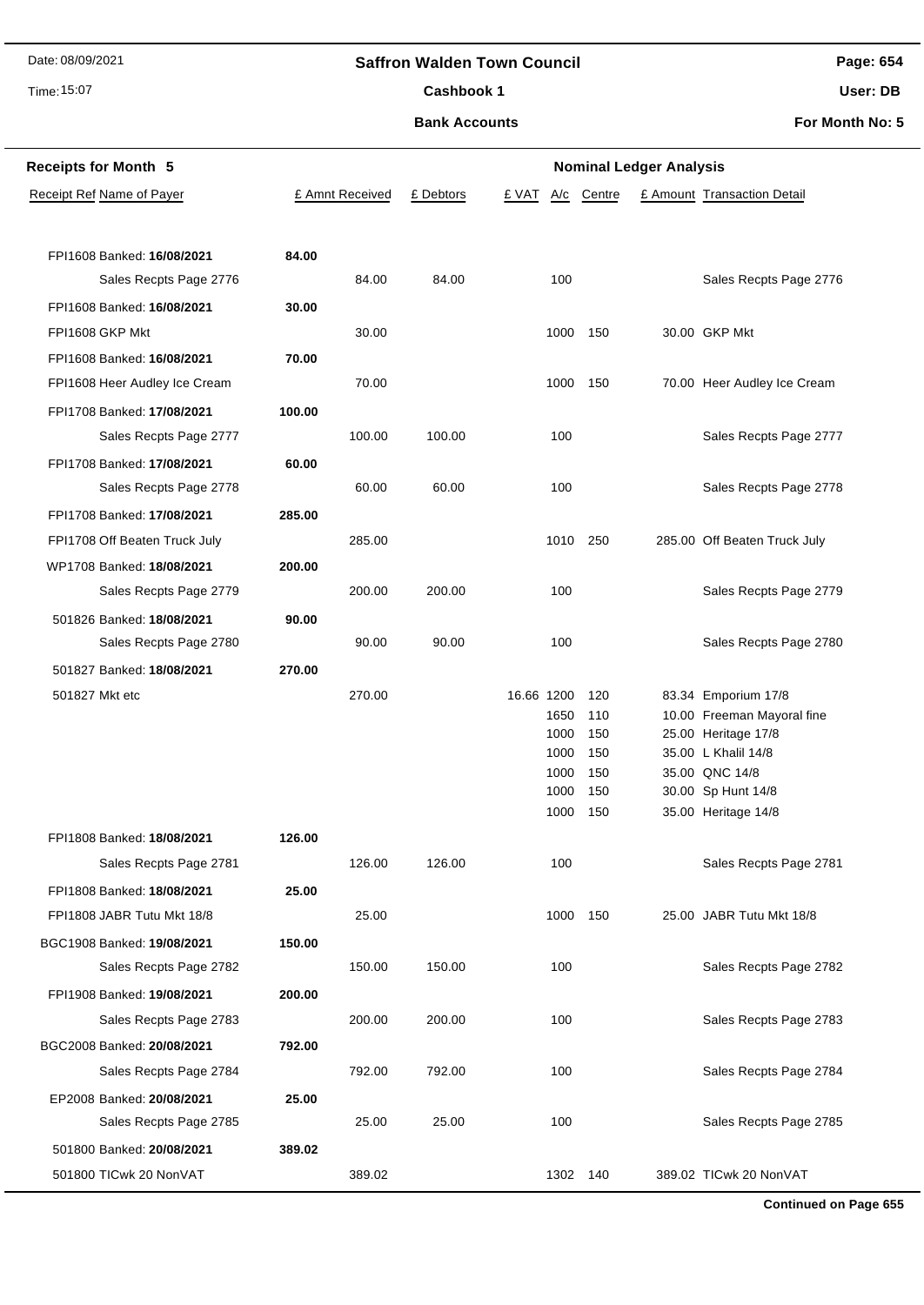### **Saffron Walden Town Council**

Time: 15:07

#### Cashbook 1

**Page: 655**

**User: DB**

**Bank Accounts**

| <b>Receipts for Month 5</b>     |           |                 |           |             |           |               | <b>Nominal Ledger Analysis</b> |                               |
|---------------------------------|-----------|-----------------|-----------|-------------|-----------|---------------|--------------------------------|-------------------------------|
| Receipt Ref Name of Payer       |           | £ Amnt Received | £ Debtors | £ VAT       | A/c       | Centre        |                                | £ Amount Transaction Detail   |
|                                 |           |                 |           |             |           |               |                                |                               |
| TICwk20 Banked: 20/08/2021      | 2,662.39  |                 |           |             |           |               |                                |                               |
| TICwk20 TICwk20                 |           | 2,662.39        |           | 300.43 1302 |           | 140           |                                | 228.20 TICwk20 NonVAT         |
|                                 |           |                 |           |             | 1302      | 140           |                                | 1,502.14 TICwk20 VATable      |
|                                 |           |                 |           |             | 510       |               |                                | 634.43 TICwk20 Ticket sales   |
|                                 |           |                 |           |             | 510       |               |                                | 9.50 TICwk20 Dog book         |
|                                 |           |                 |           |             | 4150      | 140           |                                | -12.31 TICwk20 PP Commission  |
| FPI2308 Banked: 23/08/2021      | 191.95    |                 |           |             |           |               |                                |                               |
| Sales Recpts Page 2786          |           | 191.95          | 191.95    |             | 100       |               |                                | Sales Recpts Page 2786        |
| FPI2308 Banked: 23/08/2021      | 25.00     |                 |           |             |           |               |                                |                               |
| FPI2308 S Willis GREEN MKT      |           | 25.00           |           |             |           | 4.17 1000 150 |                                | 20.83 S Willis GREEN MKT      |
| FPI2308 Banked: 23/08/2021      | 25.00     |                 |           |             |           |               |                                |                               |
| FPI2308 Frangos GREEN MARKET    |           | 25.00           |           |             |           | 4.17 1000 150 |                                | 20.83 Frangos GREEN MARKET    |
| FPI2308 Banked: 23/08/2021      | 30.00     |                 |           |             |           |               |                                |                               |
| FPI2308 GKP Legal 21/8          |           | 30.00           |           |             | 1000      | 150           |                                | 30.00 GKP Legal 21/8          |
| FPI2308 Banked: 23/08/2021      | 30.00     |                 |           |             |           |               |                                |                               |
| FPI2308 Tutu (JABR) Mkt 21/8    |           | 30.00           |           |             | 1000      | 150           |                                | 30.00 Tutu (JABR) Mkt 21/8    |
| 007812 Banked: 25/08/2021       | $-500.00$ |                 |           |             |           |               |                                |                               |
| Sales Recpts Page 2787          |           | $-500.00$       | $-500.00$ |             | 100       |               |                                | Sales Recpts Page 2787        |
| FPI2508 Banked: 25/08/2021      | 25.00     |                 |           |             |           |               |                                |                               |
| FPI2508 Green Pear GREEN MARKET |           | 25.00           |           |             |           | 4.17 1000 150 |                                | 20.83 Green Pear GREEN MARKET |
| BACS2508 Banked: 25/08/2021     | 50.00     |                 |           |             |           |               |                                |                               |
| Sales Recpts Page 2789          |           | 50.00           | 50.00     |             | 100       |               |                                | Sales Recpts Page 2789        |
| WP2608 Banked: 26/08/2021       | 32.00     |                 |           |             |           |               |                                |                               |
| Sales Recpts Page 2788          |           | 32.00           | 32.00     |             | 100       |               |                                | Sales Recpts Page 2788        |
| 501828 Banked: 26/08/2021       | 154.00    |                 |           |             |           |               |                                |                               |
| 501828 Trfr ERB                 |           | 154.00          |           |             | 1510      | 160           |                                | 89.00 Trfr ERB Walters        |
|                                 |           |                 |           |             | 1650      | 110           |                                | 10.00 R Freeman Mayor's Fund  |
|                                 |           |                 |           |             | 1000      | 150           |                                | 30.00 Hunts Fab Sat 21/8      |
|                                 |           |                 |           |             | 1000      | 150           |                                | 25.00 Heritage Tues 24/8      |
| FPI2608 Banked: 26/08/2021      | 84.00     |                 |           |             |           |               |                                |                               |
| Sales Recpts Page 2790          |           | 84.00           | 84.00     |             | 100       |               |                                | Sales Recpts Page 2790        |
| FPI2608 Banked: 26/08/2021      | 168.00    |                 |           |             |           |               |                                |                               |
| Sales Recpts Page 2791          |           | 168.00          | 168.00    |             | 100       |               |                                | Sales Recpts Page 2791        |
| FPI2608 Banked: 26/08/2021      | 65.00     |                 |           |             |           |               |                                |                               |
| FPI2608 Kajtek Mkt              |           | 65.00           |           |             | 5.83 1000 | 150           |                                | 30.00 Kajtek Mkt Tues 31/8    |
|                                 |           |                 |           |             | 1600      | 150           |                                | 29.17 Kajtek LNS Mkt          |
| WP2708 Banked: 27/08/2021       | 50.00     |                 |           |             |           |               |                                |                               |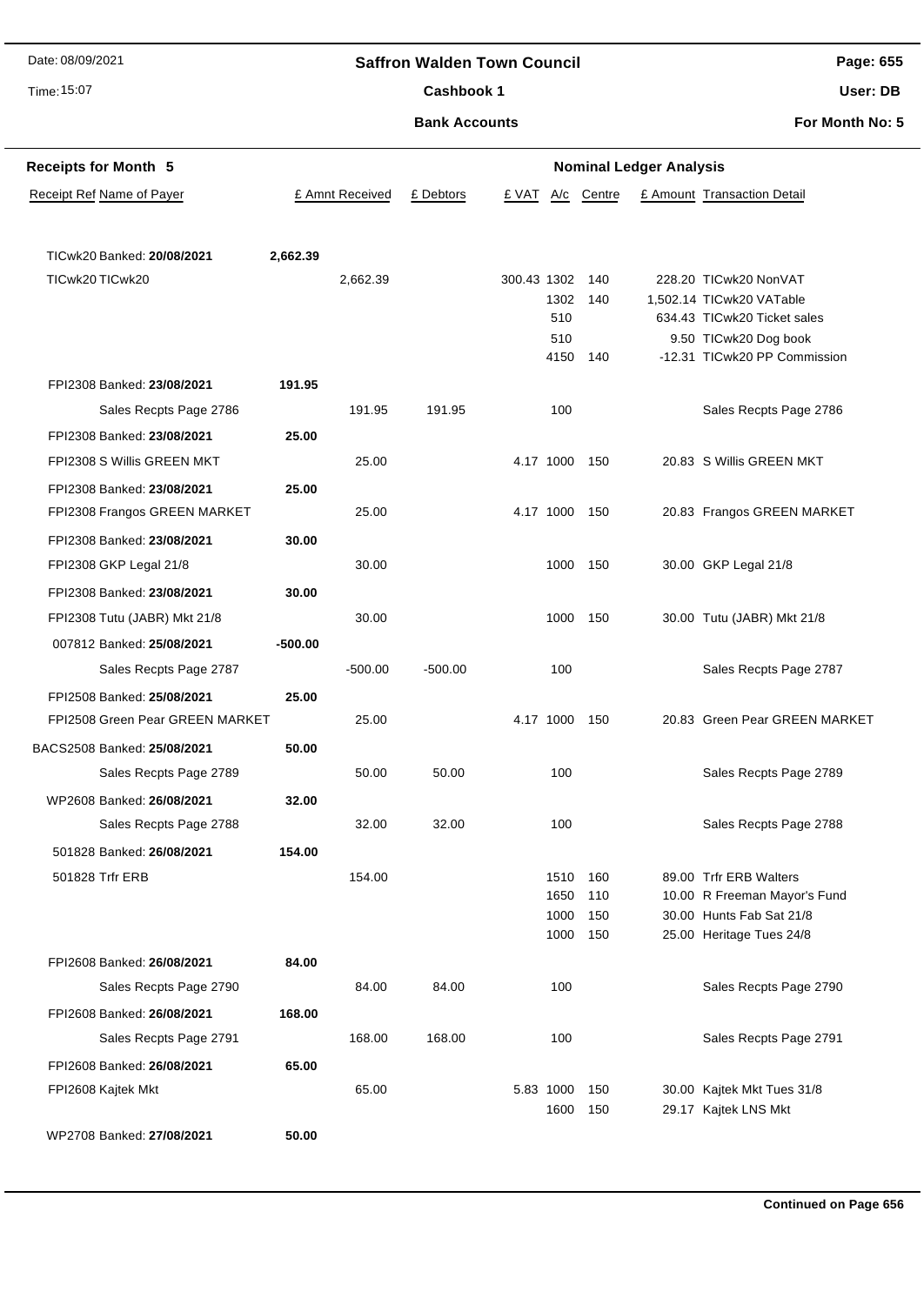# Time: 15:07

# **Saffron Walden Town Council** Cashbook 1

**Page: 656**

**User: DB**

**Bank Accounts**

**For Month No: 5**

| <b>Receipts for Month 5</b>     |              | <b>Nominal Ledger Analysis</b> |           |                 |               |            |              |                                |
|---------------------------------|--------------|--------------------------------|-----------|-----------------|---------------|------------|--------------|--------------------------------|
| Receipt Ref Name of Payer       |              | £ Amnt Received                | £ Debtors | £ VAT           |               | A/c Centre |              | £ Amount Transaction Detail    |
|                                 |              |                                |           |                 |               |            |              |                                |
| Sales Recpts Page 2792          |              | 50.00                          | 50.00     |                 | 100           |            |              | Sales Recpts Page 2792         |
| 501829 Banked: 27/08/2021       | 89.00        |                                |           |                 |               |            |              |                                |
| 501829 D Evans Trfr of ERB      |              | 89.00                          |           |                 |               | 1510 160   |              | 89.00 D Evans Trfr of ERB      |
| 501801 Banked: 27/08/2021       | 314.45       |                                |           |                 |               |            |              |                                |
| 501801 TICwk21 VATable          |              | 314.45                         |           | 52.41 1302 140  |               |            |              | 262.04 TICwk21 VATable         |
| TICwk21 Banked: 27/08/2021      | 1,456.13     |                                |           |                 |               |            |              |                                |
| TICwk21 TICwk21                 |              | 1,456.13                       |           | 208.50 1302     |               | 140        |              | 622.24 TICwk21 VATable         |
|                                 |              |                                |           |                 | 1302          | 140        |              | 301.97 TICwk21 NonVAT          |
|                                 |              |                                |           |                 | 1320          | 140        |              | 420.25 TICwk21 AE Ticket Comms |
|                                 |              |                                |           |                 | 510           |            |              | -105.30 TICwk21 Refund Tickets |
|                                 |              |                                |           |                 | 510           |            |              | 9.50 TICwk21 Dog Book          |
|                                 |              |                                |           |                 |               | 4150 140   |              | -1.03 TICwk21 PP commsn        |
| FPI3108 Banked: 31/08/2021      | 850.00       |                                |           |                 |               |            |              |                                |
| Sales Recpts Page 2793          |              | 850.00                         | 850.00    |                 | 100           |            |              | Sales Recpts Page 2793         |
| FPI3108 Banked: 31/08/2021      | 30.00        |                                |           |                 |               |            |              |                                |
| FPI3108 Tutu/Jabr Mkt 28/8      |              | 30.00                          |           |                 | 1000          | 150        |              | 30.00 Tutu/Jabr Mkt 28/8       |
| FPI3108 Banked: 31/08/2021      | 1,100.00     |                                |           |                 |               |            |              |                                |
| FPI3108 Rowe Bench              |              | 1,100.00                       |           |                 | 9335 250      |            |              | 1,100.00 Rowe Bench            |
| 501830 Banked: 31/08/2021       | 130.00       |                                |           |                 |               |            |              |                                |
| 501830 Mkt 28/7                 |              | 130.00                         |           |                 | 1000          | 150        |              | 30.00 Oil & Vinegar Mkt 28/7   |
|                                 |              |                                |           |                 | 1000          | 150        |              | 35.00 Khalil Mkt 28/7          |
|                                 |              |                                |           |                 | 1000          | 150        |              | 30.00 Sp Hunt Mkt 28/7         |
|                                 |              |                                |           |                 | 1000          | 150        |              | 35.00 Heritage Mkt 28/7        |
| Mkt August Banked: 31/08/2021   | 5,170.07     |                                |           |                 |               |            |              |                                |
| Mkt August Market August BACS   |              | 5,170.07                       |           |                 | 1000          | 150        |              | 5,170.07 Market August BACS    |
| TICwk22 Se Banked: 31/08/2021   | 832.70       |                                |           |                 |               |            |              |                                |
| TICwk22 Se TICwk22 Sept         |              | 832.70                         |           | 138.78 1302 140 |               |            |              | 693.92 TICwk22 Sept            |
| TICwk22 Au Banked: 31/08/2021   | 619.77       |                                |           |                 |               |            |              |                                |
| TICwk22 Au TICwk22 August       |              | 619.77                         |           | 21.29 1302 140  |               |            |              | 492.04 TICwk22 August NonVAT   |
|                                 |              |                                |           |                 |               | 1302 140   |              | 106.44 TICwk22 August VATable  |
| TICwk22 Se Banked: 31/08/2021   | 38.37        |                                |           |                 |               |            |              |                                |
| TICwk22 Se TICwk22 Sept PP      |              | 38.37                          |           |                 | 6.40 1302 140 |            |              | 34.04 TICwk22 Sept PP          |
|                                 |              |                                |           |                 |               | 4150 140   |              | -2.07 TICwk22 Sept PP          |
| 501802 Banked: 31/08/2021       | 583.38       |                                |           |                 |               |            |              |                                |
| 501802 TICwk22 Sept             |              | 583.38                         |           | 97.23 1302 140  |               |            |              | 486.15 TICwk22 Sept VATable    |
| <b>Total Receipts for Month</b> | 60,505.90    |                                | 21,206.85 | 2,475.83        |               |            | 36,823.22    |                                |
|                                 |              |                                |           |                 |               |            |              |                                |
|                                 |              |                                |           |                 |               |            |              |                                |
| <b>Cashbook Totals</b>          | 1,258,185.26 |                                | 21,206.85 | 2,475.83        |               |            | 1,234,502.58 |                                |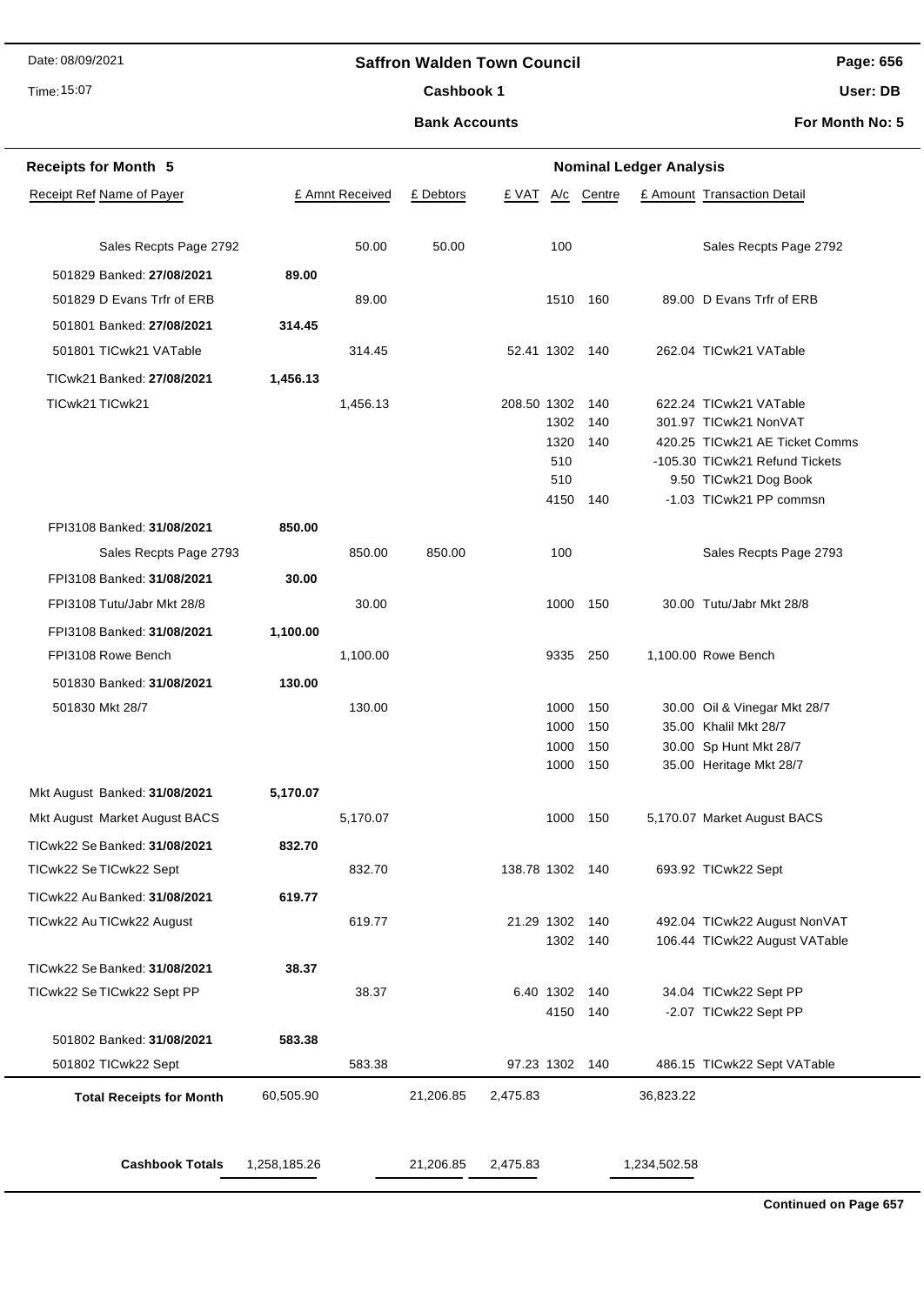### **Saffron Walden Town Council**

Time: 15:07

#### Cashbook 1

**Page: 657**

**User: DB**

**For Month No: 5**

### **Bank Accounts**

|      | <b>Payments for Month 5</b>               |                | <b>Nominal Ledger Analysis</b> |             |                |               |            |  |                                          |  |
|------|-------------------------------------------|----------------|--------------------------------|-------------|----------------|---------------|------------|--|------------------------------------------|--|
| Date | Payee Name                                |                | Reference £ Total Amnt         | £ Creditors | £ VAT          |               | A/c Centre |  | £ Amount Transaction Detail              |  |
|      | 02/08/2021 Duke Depot Rent                | SO0208         | 625.00                         |             |                | 4200          | 260        |  | 625.00 Duke Depot Rent                   |  |
|      | 02/08/2021 UDC Rates Aug                  | SO0208         | 273.00                         |             |                | 4205          | 160        |  | 273.00 UDC Rates Aug Cemetery            |  |
|      | 02/08/2021 UDC Rates Aug                  | SO0208         | 409.00                         |             |                | 4205          | 130        |  | 409.00 UDC Rates Aug GA                  |  |
|      | 02/08/2021 UDC Rates Aug                  | SO0208         | 561.00                         |             |                | 4205          | 150        |  | 561.00 UDC Rates Aug Market              |  |
|      | 02/08/2021 UDC Rates Aug TIC              | SO0208         | 998.00                         |             |                | 4205          | 140        |  | 998.00 UDC Rates Aug TIC                 |  |
|      | 02/08/2021 UDC Rates Aug TH               | SO0208         | 1,235.00                       |             |                | 4205          | 120        |  | 1,235.00 UDC Rates Aug TH                |  |
|      | 02/08/2021 Royal Mail postage paid        | DEB0208        | 1.80                           |             |                | 4075          | 110        |  | 1.80 Royal Mail postage paid             |  |
|      | 02/08/2021 WP Engine TIC website July     | DD0208         | 23.40                          |             |                | 4300          | 140        |  | 23.40 WP Engine TIC website July         |  |
|      | 02/08/2021 Adobe Planning Subscr          | DD0208         | 15.17                          |             |                | 2.53 4610 110 |            |  | 12.64 Adobe Planning Subscr              |  |
|      | 05/08/2021 Paymentsense till rolls TIC    | <b>DEB0508</b> | 70.56                          |             | 11.76 4080 140 |               |            |  | 58.80 Paymentsense till rolls TIC        |  |
|      | 06/08/2021 Gardening4Kids event 6/8       | 007806         | 688.80                         |             | 114.80 4555    |               | 110        |  | 574.00 Gardening4Kids event 6/8          |  |
|      | 06/08/2021 Print4Business A3 posters cons | 007807         | 179.28                         |             | 29.88 4555     |               | 110        |  | 149.40 Print4Business A3 posters<br>cons |  |
|      | 06/08/2021 W Moorcroft Vases TIC          | 007808         | 365.60                         |             | 60.93 4170 140 |               |            |  | 304.67 W Moorcroft Vases TIC             |  |
|      | 06/08/2021 A Walsh TIC casual cover       | 007809         | 65.17                          |             |                | 4000 140      |            |  | 65.17 A Walsh TIC casual cover           |  |
|      | 06/08/2021 Prontaprint leaflets/Mayor     | 007810         | 174.00                         |             | 29.00 4545     |               | 110        |  | 145.00 Prontaprint leaflets/Mayor        |  |
|      | 06/08/2021 Appliance Direct fridge TIC    | <b>DEB0608</b> | 104.96                         |             | 17.49 4350     |               | 140        |  | 87.47 Appliance Direct fridge TIC        |  |
|      | 06/08/2021 DVLA RFL AF68 AON              | DEB0608        | 275.00                         |             |                | 4410          | 250        |  | 275.00 DVLA RFL AF68 AON                 |  |
|      | 10/08/2021 Tesco Foodbank                 | DEB1008        | 47.02                          |             |                | 4607          | 110        |  | 47.02 Tesco Foodbank                     |  |
|      | 11/08/2021 Aldi Foodbank                  | DEB1108        | 30.24                          |             |                | 4607 110      |            |  | 30.24 Aldi Foodbank                      |  |
|      | 12/08/2021 Force36 Ltd                    | dd1208         | 1,281.12                       | 1,281.12    |                | 500           |            |  | Force36 August IT, phones                |  |
|      | 13/08/2021 Paymaster UK                   | dd1308         | 129.84                         | 129.84      |                | 500           |            |  | Paymaster July                           |  |
|      | 13/08/2021 FuelGenie                      | DD1308         | 294.56                         | 294.56      |                | 500           |            |  | FuelGenie July diesel 217ltrs            |  |
|      | 13/08/2021 First Data Cardnet fees TIC    | DD1308         | 118.57                         |             |                | 4150          | 140        |  | 118.57 First Data Cardnet fees TIC       |  |
|      | 13/08/2021 TICwk 19 cash adjustment       | 501799         | 0.60                           |             |                | 1302          | 140        |  | 0.60 TICwk 19 cash adjustment            |  |
|      | 13/08/2021 FDMS Serv Charge adj           | DD1308         | 0.30                           |             |                | 4150 140      |            |  | 0.30 FDMS Serv Charge adj                |  |
|      | 16/08/2021 First Data Cardnet fees        | DD1608         | 18.00                          |             |                | 4150 140      |            |  | 18.00 First Data Cardnet fees            |  |
|      | 19/08/2021 Archant Regional               | B0501          | 780.00                         | 780.00      |                | 500           |            |  | Archant advts re Consultation            |  |
|      | 19/08/2021 Celia Bartlett                 | B0502          | 195.00                         | 195.00      |                | 500           |            |  | C Bartlett photos Mayor<br>Making        |  |
|      | 19/08/2021 Bardfield Vineyard             | B0503          | 311.76                         | 311.76      |                | 500           |            |  | Bardfield Vine wine x30                  |  |
|      | 19/08/2021 Brian & Lizzie Sanders         | B0504          | 105.00                         | 105.00      |                | 500           |            |  | Brian Sanders books x15                  |  |
|      | 19/08/2021 Cole's Puddings Ltd            | B0505          | 44.88                          | 44.88       |                | 500           |            |  | Coles fruitcake TIC                      |  |
|      | 19/08/2021 DPS Sign & Screenprint Ltd     | B0506          | 62.90                          | 62.90       |                | 500           |            |  | DPS Sign SW Totems TIC                   |  |
|      | 19/08/2021 Ernest Doe & Sons Ltd          | B0507          | 168.00                         | 168.00      |                | 500           |            |  | Ernest Doe AP180 battery                 |  |
|      | 19/08/2021 English Saffron Gin            | B0508          | 294.00                         | 294.00      |                | 500           |            |  | Eng Saff Gin 15 bottles TIC              |  |
|      | 19/08/2021 Farrah's of Harrogate          | B0509          | 206.79                         | 206.79      |                | 500           |            |  | Farrahs fudge, cookies TIC               |  |
|      | 19/08/2021 Thomas Fattorini Ltd           | B0510          | 29.75                          | 29.75       |                | 500           |            |  | T Fattorini engraving badge              |  |
|      | 19/08/2021 GS1 UK Ltd                     | B0511          | 142.80                         | 142.80      |                | 500           |            |  | GS1 Licence fee barcode                  |  |
|      | 19/08/2021 HAGS SMP Ltd                   | B05HAGS        | 62,784.00                      | 62,784.00   |                | 500           |            |  | <b>HAGS Play equipment GA</b>            |  |
|      | 19/08/2021 Harper Collins Publishers      | B0512          | 171.73                         | 171.73      |                | 500           |            |  | Harper Collins books TIC                 |  |
|      | 19/08/2021 Huws Gray Ridgeon              | B0513          | 1,338.70                       | 1,338.70    |                | 500           |            |  | Huws Gray                                |  |
|      | 19/08/2021 The Icknield Way Association   | B0514          | 82.50                          | 82.50       |                | 500           |            |  | Icknield Way Assov books<br>TIC          |  |
|      | 19/08/2021 John F Jossaume Ltd            | B0515          | 1,827.00                       | 1,827.00    |                | 500           |            |  | Jossaume clear/repair Slade              |  |
|      | 19/08/2021 Kate Faircliffe                | B0541          | 174.00                         | 174.00      |                | 500           |            |  | Kate Faircliffe cards, prints T          |  |
|      | 19/08/2021 Kenzie's Contracts Ltd         | B0517          | 600.00                         | 600.00      |                | 500           |            |  | <b>Kenzies August</b>                    |  |
|      | 19/08/2021 Lock Stock & Barrell           | B0518          | 49.98                          | 49.98       |                | 500           |            |  | Lock Stock keysx5 +cutting               |  |
|      | 19/08/2021 Metro Publications Ltd         | B0519          | 110.24                         | 110.24      |                | 500           |            |  | Metro Publictns books TIC                |  |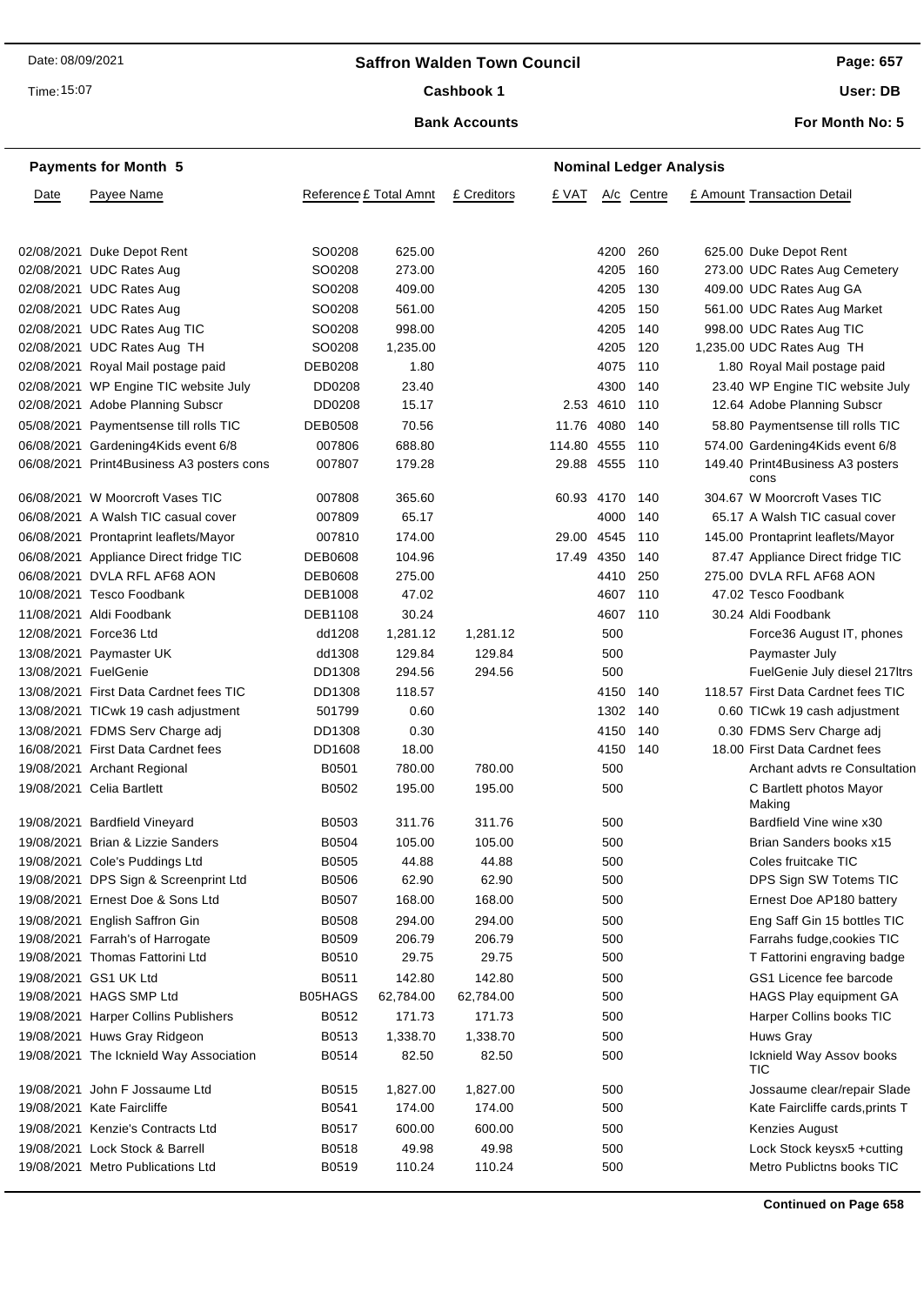### **Saffron Walden Town Council**

Time: 15:07

#### Cashbook 1

**Page: 658**

**User: DB**

**For Month No: 5**

#### **Bank Accounts**

|                     | <b>Payments for Month 5</b>               | <b>Nominal Ledger Analysis</b> |           |             |       |                |            |  |                                            |
|---------------------|-------------------------------------------|--------------------------------|-----------|-------------|-------|----------------|------------|--|--------------------------------------------|
| Date                | Payee Name                                | Reference £ Total Amnt         |           | £ Creditors | £ VAT |                | A/c Centre |  | £ Amount Transaction Detail                |
|                     |                                           |                                |           |             |       |                |            |  |                                            |
| 19/08/2021 MXL ltd  |                                           | B0520                          | 150.00    | 150.00      |       | 500            |            |  | MXL sanitiser unit                         |
| 19/08/2021 Otis Ltd |                                           | B0521                          | 1,565.08  | 1,565.08    |       | 500            |            |  | Otis credit on lift maintenanc             |
|                     | 19/08/2021 Phoebe Taplin                  | B0522                          | 90.00     | 90.00       |       | 500            |            |  | P Taplin books TIC                         |
|                     | 19/08/2021 Pristine Environmental Service | B0523                          | 253.53    | 253.53      |       | 500            |            |  | <b>Pristine August</b>                     |
|                     | 19/08/2021 Rulten & Johns                 | B05Rulten                      | 11,964.00 | 11,964.00   |       | 500            |            |  | Rulten&Johns Pavilion roof<br><b>BEG</b>   |
|                     | 19/08/2021 R D Ridler (Saffron Apiaries)  | B0524                          | 210.00    | 210.00      |       | 500            |            |  | Saffron Apiaries honey x30<br>jar          |
|                     | 19/08/2021 Saffron Grange Vineyard Ltd    | B0526                          | 566.40    | 566.40      |       | 500            |            |  | Saffron Grange wine TIC                    |
|                     | 19/08/2021 Saffron Ice Cream Co. Ltd      | B0525                          | 458.64    | 458.64      |       | 500            |            |  | Saffron Ice cream TIC                      |
|                     | 19/08/2021 Southfield Stationers Ltd      | B0527                          | 152.64    | 152.64      |       | 500            |            |  | Southfield fridge magnets TIC              |
|                     | 19/08/2021 Speedy Fuels & Lubricant LLP   | B0528                          | 1,308.30  | 1,308.30    |       | 500            |            |  | Speedy Fuels 2000 ltrs<br>GasOil           |
|                     | 19/08/2021 Banner Group Ltd (was Staples) | B0529                          | 169.11    | 169.11      |       | 500            |            |  | <b>Staples</b>                             |
|                     | 19/08/2021 Streetmaster (South Wales) Ltd | B0530                          | 936.60    | 936.60      |       | 500            |            |  | Streetmaster Bench+plaque<br>Diam          |
|                     | 19/08/2021 TC Fixings Ltd                 | B0531                          | 164.22    | 164.22      |       | 500            |            |  | <b>TCFixings</b><br>boots, trousers, jacke |
|                     | 19/08/2021 Thaxted Parish Council         | B0532                          | 32.00     | 32.00       |       | 500            |            |  | <b>Taxted PC books TIC</b>                 |
|                     | 19/08/2021 The Littlebury Festival        | B0533                          | 65.00     | 65.00       |       | 500            |            |  | Littlebury Millenium books<br>TIC          |
|                     | 19/08/2021 Trade UK (Screwfix)            | B0534                          | 10.99     | 10.99       |       | 500            |            |  | Trade UK disinfectant 1ltr                 |
|                     | 19/08/2021 Treadfirst (Saffron Walden)    | B0535                          | 321.50    | 321.50      |       | 500            |            |  | Treadfirst 4 tyres MJ15WJX                 |
|                     | 19/08/2021 KohlerUninterruptible Power Lt | B0536                          | 1,120.37  | 1,120.37    |       | 500            |            |  | Kohler emergency lighting<br>test          |
|                     | 19/08/2021 Sonia Villiers                 | B0537                          | 413.60    | 413.60      |       | 500            |            |  | S Villiers cards, prints TIC               |
|                     | 19/08/2021 The Walden Local               | B0538                          | 1,021.20  | 1,021.20    |       | 500            |            |  | Walden local BMX event<br>advert           |
|                     | 19/08/2021 M D White                      | B0539                          | 176.00    | 176.00      |       | 500            |            |  | M White books x16 TIC                      |
|                     | 19/08/2021 TV Licensing TH licence        | <b>DEB1908</b>                 | 159.00    |             |       | 4270           | 120        |  | 159.00 TV Licensing TH licence             |
|                     | 19/08/2021 Worldpay Card machine fees     | DD1908                         | 41.57     |             |       | 6.50 4150      | 110        |  | 35.07 Worldpay Card machine fees           |
|                     | 19/08/2021 Fasthosts NHPlan website       | DD1908                         | 12.00     |             |       | 2.00 4610      | 110        |  | 10.00 Fasthosts NHPlan website             |
|                     | 20/08/2021 Marshall Motor Group Ltd       | DEB2008                        | $-202.00$ | $-202.00$   |       | 500            |            |  | Purchase Ledger Payment                    |
|                     | 20/08/2021 Total Gas & Power              | dd2008                         | 33.60     | 33.60       |       | 500            |            |  | Total gas TH 156kWh                        |
|                     | 20/08/2021 HMRC PAYE NI                   | <b>DEB2008</b>                 | 11,652.44 |             |       | 515            |            |  | 11,652.44 HMRC PAYE NI                     |
|                     | 20/08/2021 Wayfair mirror ladies toilet T | DEB2008                        | 145.99    |             |       | 24.33 4350 120 |            |  | 121.66 Wayfair mirror ladies toilet T      |
| 23/08/2021 EE       |                                           | dd2308                         | 335.95    | 335.95      |       | 500            |            |  | <b>EE</b> August                           |
|                     | 23/08/2021 Rajapack tissue paper TIC      | DEB2308                        | 56.96     |             |       | 9.49 4170 140  |            |  | 47.47 Rajapack tissue paper TIC            |
|                     | 23/08/2021 Facebook adverts TIC           | DEB2308                        | 13.76     |             |       | 4125 140       |            |  | 13.76 Facebook adverts TIC                 |
|                     | 25/08/2021 Essex Pension Fund August      | 007811                         | 13,114.89 |             |       | 516            |            |  | 12,771.66 Essex Pension Fund August        |
|                     |                                           |                                |           |             |       | 4010           | 110        |  | 98.00 Essex Pension Fund August            |
|                     |                                           |                                |           |             |       | 4010           | 120        |  | 21.00 Essex Pension Fund August            |
|                     |                                           |                                |           |             |       | 4010 130       |            |  | 4.53 Essex Pension Fund August             |

**Continued on Page 659**

 140 53.91 Essex Pension Fund August 150 21.94 Essex Pension Fund August 160 24.09 Essex Pension Fund August 170 65.48 Essex Pension Fund August 180 1.34 Essex Pension Fund August 190 1.56 Essex Pension Fund August 200 1.49 Essex Pension Fund August